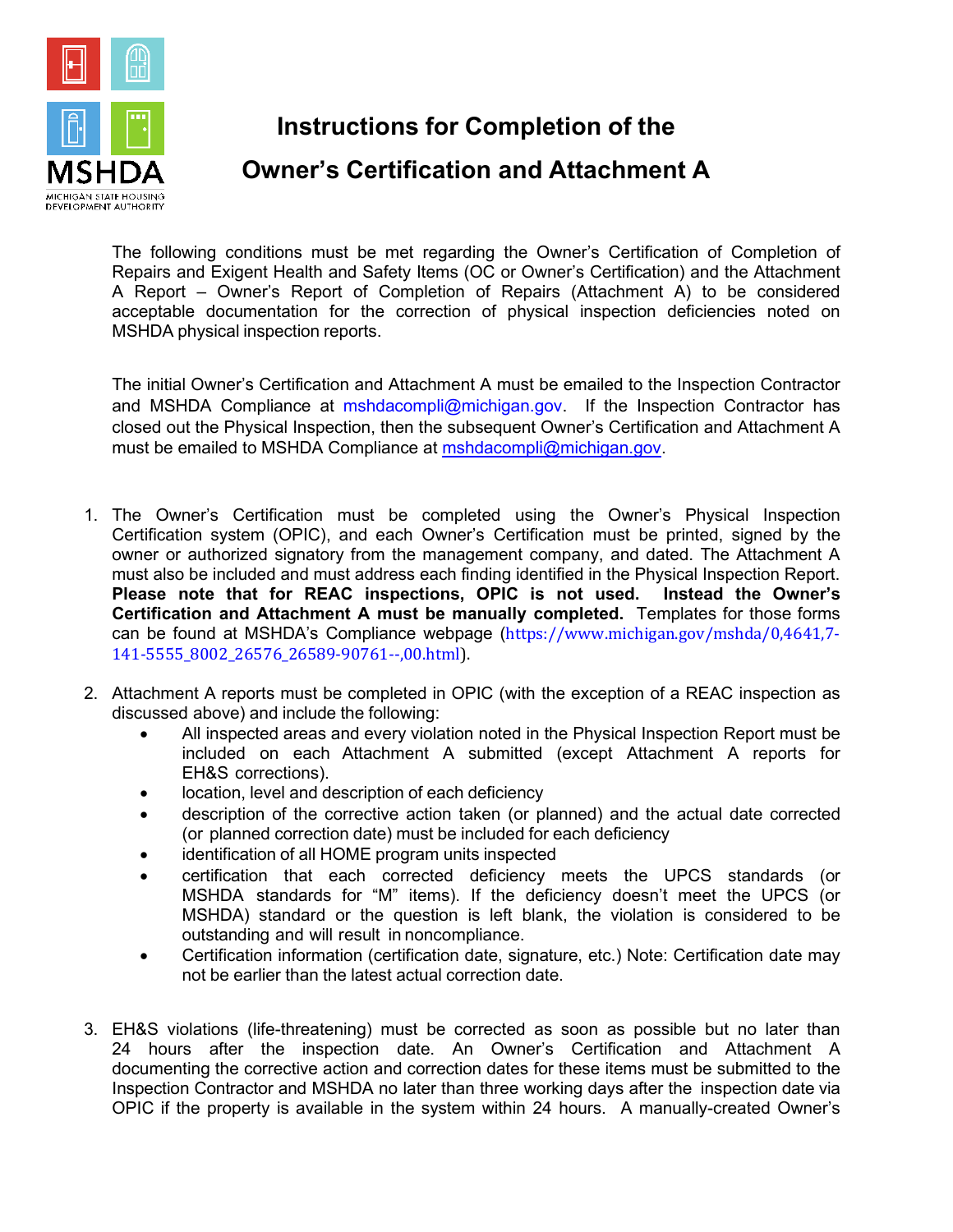Certification and Attachment A for EH&S items can be submitted if the inspection is not available yet in OPIC.

- 4. Level 1, Level 2, Level 3 and H & S items (Non-Life Threatening) deficiencies must be corrected no later than 60 days after inspection report issued date (cover letter date). An Owner's Certification and Attachment A documenting the corrective action and correction dates for these items must be submitted to the Inspection Contractor and MSHDA no later than 60 days after inspection report issued date (cover letter date).
- 5. MSHDA items ("M") must be corrected no later than 6 months after inspection report issued date (cover letter date). An Owner's Certification and Attachment A documenting the corrective action and correction dates for these items must be submitted to MSHDA no later than 6 months after inspection report issued date (cover letter date). If "M" deficiencies are not corrected at the time the 60-day response is submitted the deficiencies must be reported in Attachment A in the column titled "*Planned Corrective Actions To Be Taken/Date*". The owner's "planned" corrective actions and "planned" completion dates must both be listed.
- 6. All deficiencies must be corrected by the "planned" correction dates or an extension must be requested and approved. Approved extensions require that an additional Owner's Certification and Attachment A be submitted to document the corrective actions taken and the actual completion dates in the column titled "*Completed Corrective Actions Taken/Date*".
	- An Extension Request must be submitted for all deficiencies that will not be corrected by the required due date originally specified.
	- Note that EH&S (Life Threatening) items will not be extended. They must be corrected within 24 hours and responded to within three days of the inspection date.
	- If the extension request date is less than or equal to six months, approval will come from the Inspection Contractor.
	- If the extension request date is greater than six months, the approval will come from a MSHDA Compliance Specialist.
	- If the Inspection contractor has already closed out an inspection, the extension request must be sent to [drummb@michigan.gov](mailto:drummb@michigan.gov) and the Compliance Officer.
- 7. Submission Numbers: If more than one Owner's Certification and Attachment A are submitted, the forms must include a "submission number" in the appropriate field at the top of the Attachment A report and the submission numbers should be consecutive. (i.e. the first Attachment A submitted is submission #1, the second is Submission #2, etc.). When all inspection deficiencies are resolved the submission should be clearly labeled with the word "FINAL" (example: Submission # - FINAL).
- 8. MSHDA or the Inspection Contractor may request supplemental documentation (e.g. work orders, receipts, photographs, etc.). The owner will be contacted if supplemental documentation is deemed necessary after reviewing the Owner's Certification. In addition to the